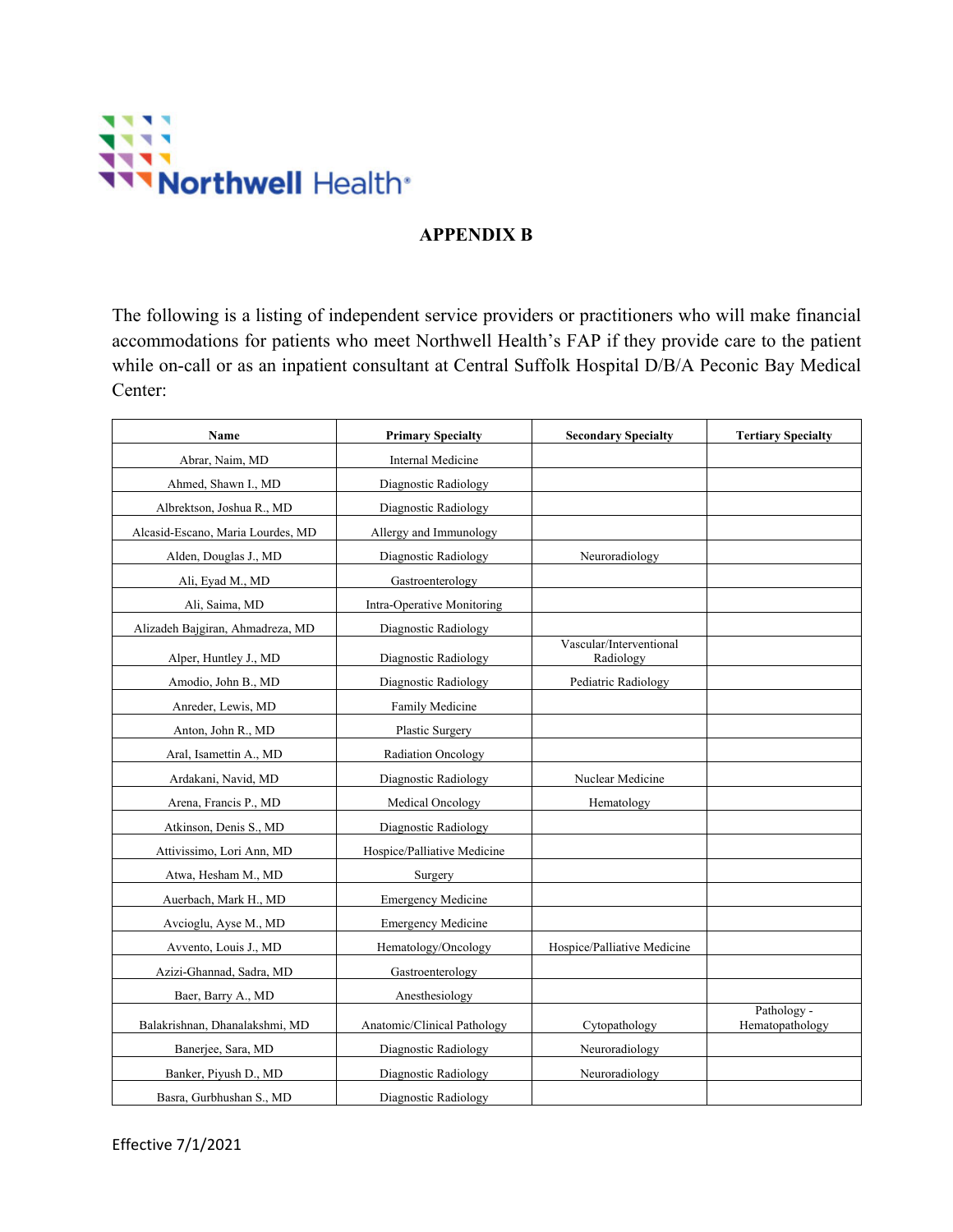| Name                      | <b>Primary Specialty</b>  | <b>Secondary Specialty</b> | <b>Tertiary Specialty</b> |
|---------------------------|---------------------------|----------------------------|---------------------------|
| Beeson, Donn K., MD       | Radiology                 |                            |                           |
| Bellucci, Wayne J., MD    | <b>Pulmonary Disease</b>  | Critical Care Medicine     | Internal Medicine         |
| Ben-Levi, Eran, MD        | Diagnostic Radiology      |                            |                           |
| Birk, Daniel M., MD       | Neurological Surgery      |                            |                           |
| Black, Karen S., MD       | Diagnostic Radiology      | Neuroradiology             |                           |
| Blando, Lorna O., MD      | Nuclear Medicine          | Nuclear Cardiology         |                           |
| Bow, Shirley N., MD       | Diagnostic Radiology      |                            |                           |
| Braat, Kevin, MD          | Otolaryngology            |                            |                           |
| Brady, James A., MD       | Plastic Surgery           |                            |                           |
| Braun, Stephen T., DO     | Family Medicine           | Neuromuscular Medicine     |                           |
| Brown, Michael S., MD     | Diagnostic Radiology      |                            |                           |
| Browning, Jared C., MD    | Diagnostic Radiology      |                            |                           |
| Buckley, William, MD      | Internal Medicine         | Cardiovascular Disease     |                           |
| Buffone, William F., DPM  | Podiatric Medicine        | Podiatric Surgery          |                           |
| Buono, Lawrence M., MD    | Ophthalmology             |                            |                           |
| Burgoyne, Brian, MD       | Diagnostic Radiology      | Neuroradiology             |                           |
| Burke, Brian J., MD       | Diagnostic Radiology      |                            |                           |
| Burns, Patricia, MD       | Hematology/Oncology       |                            |                           |
| Butt, Afzal M., MD        | Internal Medicine         |                            |                           |
| Byrne, John F., MD        | Allergy and Immunology    |                            |                           |
| Byrne, Kristin C., MD     | Diagnostic Radiology      |                            |                           |
| Caldemeyer, Karen, MD     | Diagnostic Radiology      | Neuroradiology             |                           |
| Cangelosi, Jeffrey D., MD | <b>Emergency Medicine</b> |                            |                           |
| Cantos, Eric L., MD       | Diagnostic Radiology      | Neuroradiology             |                           |
| Cassetta, Luigi A., MD    | Anesthesiology            |                            |                           |
| Cavanagh, Lovleen K., DO  | Diagnostic Radiology      | Neuroradiology             |                           |
| Cavazos, Cristina M., MD  | Diagnostic Radiology      |                            |                           |
| Chang, Jerry S., MD       | Diagnostic Radiology      |                            |                           |
| Charles, Eric L., MD      | Diagnostic Radiology      |                            |                           |
| Chen, Roy H., MD          | Hematology/Oncology       |                            |                           |
| Choy, Andy H., MD         | Diagnostic Radiology      |                            |                           |
| Chu, David T., MD         | Hematology/Oncology       |                            |                           |
| Chu, Philippe, MD         | Diagnostic Radiology      |                            |                           |
| Chusid, Jesse, MD         | Diagnostic Radiology      |                            |                           |
| Cirrone, Joseph S., MD    | Radiation Oncology        |                            |                           |
| Clarke, Delphia M., MD    | Diagnostic Radiology      |                            |                           |
| Coccaro, Stephen F., MD   | Plastic Surgery           |                            |                           |
| Cohen, Stuart L., MD      | Diagnostic Radiology      |                            |                           |
| Coleman, Clarence C., MD  | Diagnostic Radiology      | Neuroradiology             |                           |
| Conley, Diane H., MD      | Diagnostic Radiology      |                            |                           |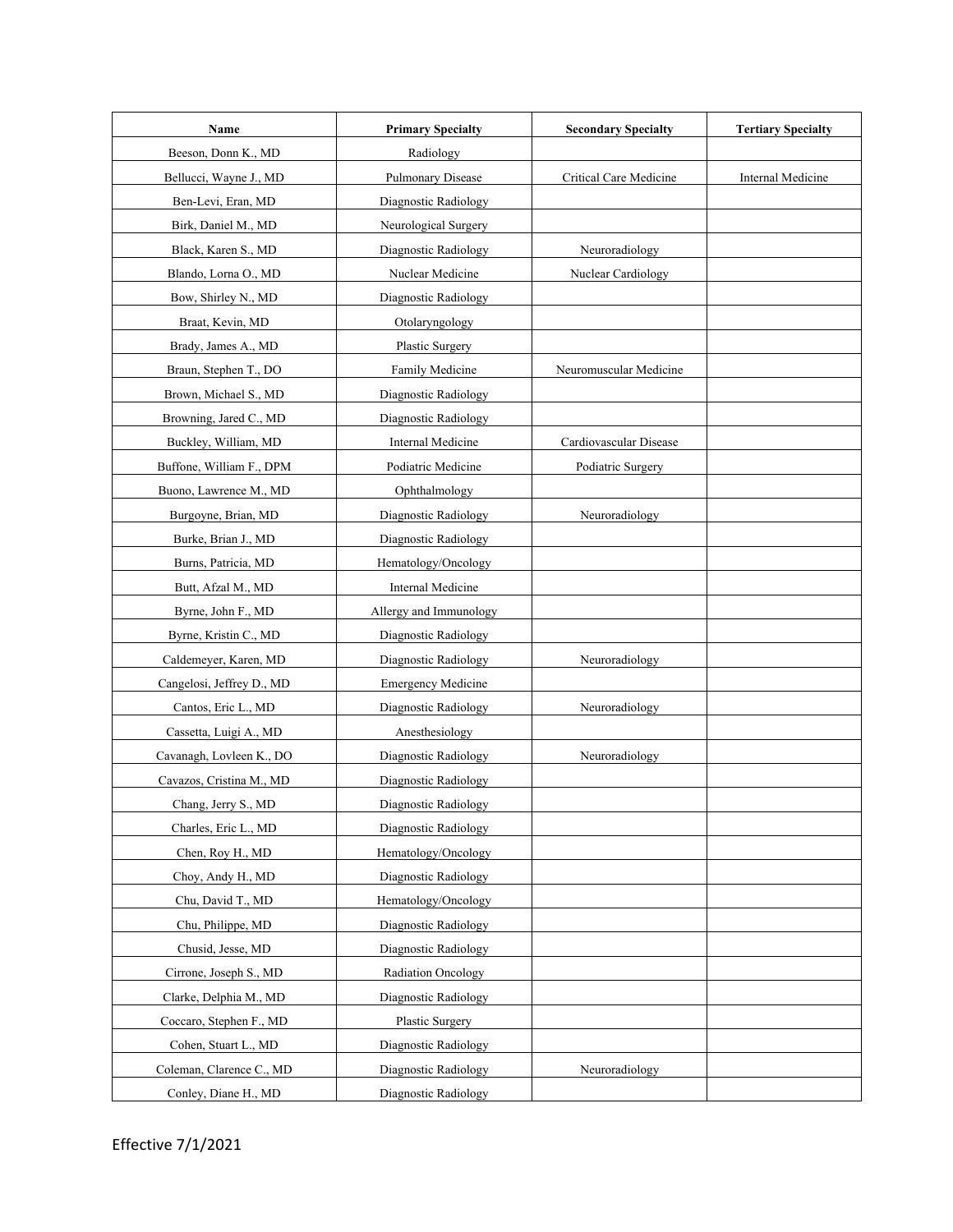| Name                              | <b>Primary Specialty</b>                             | <b>Secondary Specialty</b>  | <b>Tertiary Specialty</b> |
|-----------------------------------|------------------------------------------------------|-----------------------------|---------------------------|
| Copel, Emily R., DO               | Family Medicine                                      | Hospice/Palliative Medicine |                           |
| Coronel, Mark J., MD              | Internal Medicine                                    | Gastroenterology            |                           |
| Crean, John, MD                   | Cardiovascular Disease                               |                             |                           |
| Crouch, John E., MD               | Diagnostic Radiology                                 |                             |                           |
| Cruz, Marcos J., MD               | Clinical Neurophysiology                             | Child Neurology             |                           |
| Curtin, Jay A., MD                | Anesthesiology                                       |                             |                           |
| DaCosta, Noshir, MD               | <b>Internal Medicine</b>                             |                             |                           |
| Dasari, Swetha B., MD             | Diagnostic Radiology                                 |                             |                           |
| Davey, Paul J., MD                | Otolaryngology                                       |                             |                           |
| Davis, Raphael, MD                | Neurological Surgery                                 |                             |                           |
| Davis, Steven W., MD              | Diagnostic Radiology                                 |                             |                           |
| Deane, Leland M., MD              | Plastic Surgery                                      |                             |                           |
| Densen, Stephen R., DPM           | Podiatric Medicine and Surgery                       |                             |                           |
| Desai, Amishi, MD                 | Hematology/Oncology                                  | Medical Oncology            | Internal Medicine         |
| DeTore, Saila S., DO              | Orthopaedic Surgery                                  |                             |                           |
| Dinowitz, Marc, MD                | Ophthalmology                                        |                             |                           |
| D'Orazi, Francis T., III, DO      | Pulmonary Disease                                    | Critical Care Medicine      | Internal Medicine         |
| Duva, Joseph, MD                  | Gastroenterology                                     | Internal Medicine           |                           |
| Ettinger, Alan B., MD             | Neurology                                            | Clinical Neurophysiology    |                           |
| Evans, Adam L., MD                | Neuroradiology                                       | Diagnostic Radiology        |                           |
| Fagelman, Donald, MD              | Diagnostic Radiology                                 | Nuclear Medicine            |                           |
| Falco, Thomas A., MD              | Cardiovascular Disease                               | Internal Medicine           |                           |
| Faliszek, James E., MD            | Diagnostic Radiology                                 | Neuroradiology              |                           |
| Fassihi, Amir A., MD              | Diagnostic Radiology                                 |                             |                           |
| Ferraro, Anthony J., DPM          | Podiatric Medicine and Surgery                       |                             |                           |
| Ferreira, Khaldun K., MD          | Obstetrics and Gynecology                            |                             |                           |
| Finger, Alexander S., MD          | Orthopaedic Surgery                                  |                             |                           |
| Florio, David F., MD              | Pediatrics                                           |                             |                           |
| Florio, Nima, MD                  | Internal Medicine                                    |                             |                           |
| Foral, Jonathan M., MD            | Diagnostic Radiology                                 |                             |                           |
| Forchheimer, Ilana L., MD         | Ophthalmology                                        |                             |                           |
| Forman, William M., MD            | Vascular/Interventional Radiology                    | Diagnostic Radiology        |                           |
| Franzone, John, MD                | Dermatology                                          |                             |                           |
| Frauwirth, Neal H., MD            | Physical/Rehab Medicine                              | Pain Medicine               |                           |
| Fried, Stephen J., MD             | Neurology                                            | Clinical Neurophysiology    |                           |
| Friedman, Steven G., MD           | Vascular Surgery                                     |                             |                           |
| Gandhi, Sandeep A., MD            | <b>Infectious Disease</b>                            | Internal Medicine           |                           |
| Gandras, Eric J., MD              | Interventional Radiology and<br>Diagnostic Radiology |                             |                           |
| Garg, Alpa G., MD                 | Diagnostic Radiology                                 |                             |                           |
| Gauriloff-Rothenberg, Jane B., MD | Diagnostic Radiology                                 |                             |                           |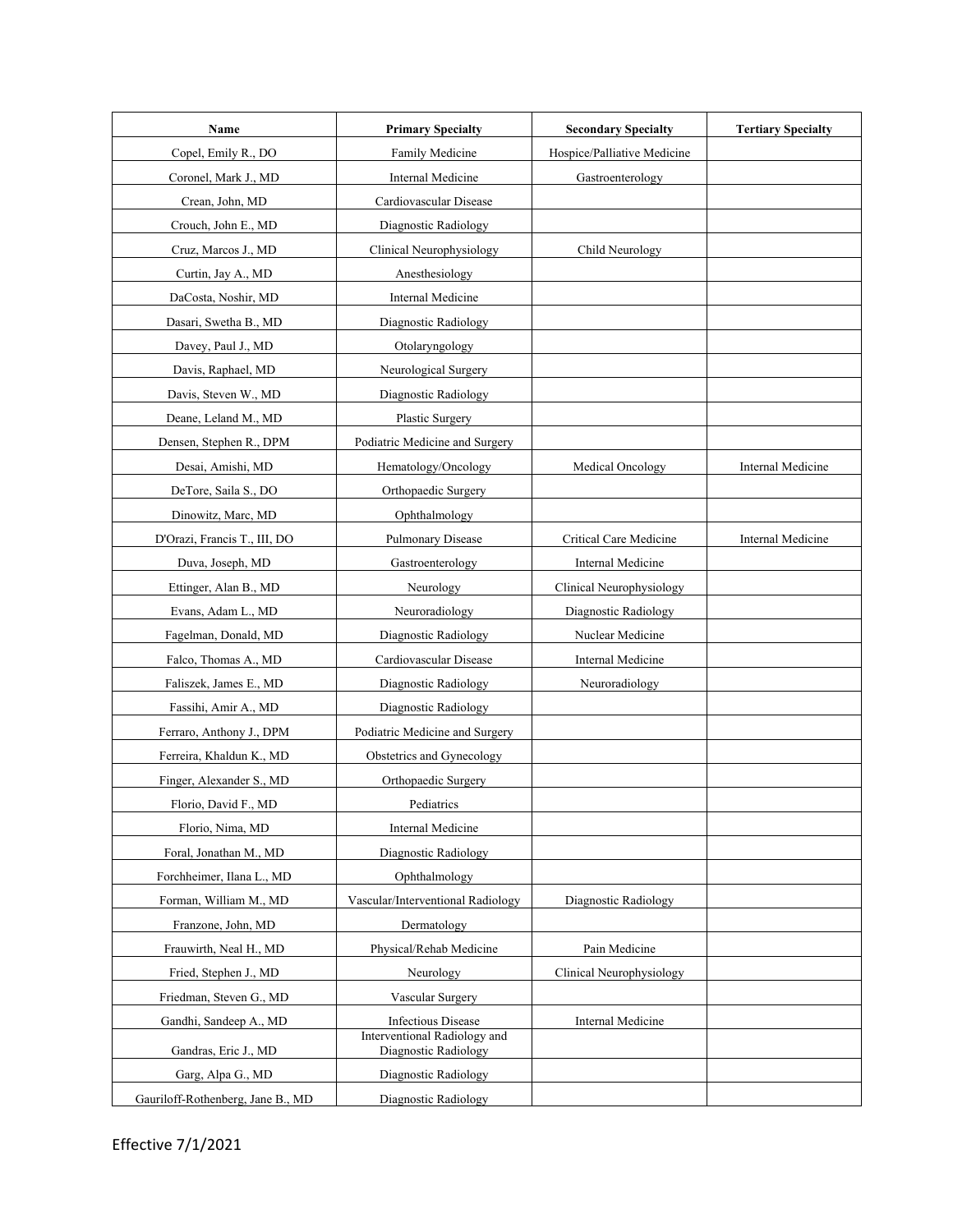| Name                                   | <b>Primary Specialty</b>                             | <b>Secondary Specialty</b>    | <b>Tertiary Specialty</b> |
|----------------------------------------|------------------------------------------------------|-------------------------------|---------------------------|
| Gebrael, Jacob H., MD                  | Radiology                                            | Nuclear Medicine              |                           |
| George, Jerry J., DO                   | Hematology                                           | Medical Oncology              |                           |
| Gilbert Fernandez, Juan J., MD         | Surgery                                              | Plastic Surgery               |                           |
| Gill, Gurpreet, MD                     | Vascular Surgery                                     | Surgery                       |                           |
| Goel, Nirmit, MD                       | Diagnostic Radiology                                 |                               |                           |
| Goldfisher, Rachelle E., MD            | Diagnostic Radiology                                 | Pediatric Radiology           |                           |
| Goldman, Matthew I., MD                | <b>Emergency Medicine</b>                            |                               |                           |
| Goldstein, Greg E., MD                 | Interventional Radiology and<br>Diagnostic Radiology |                               |                           |
| Gooden, Camile A., MD                  | Internal Medicine                                    |                               |                           |
| Goodman, Allen, MD                     | Diagnostic Radiology                                 |                               |                           |
| Goyal, Rajat, MD                       | Cardiac Electrophysiology                            | Cardiology                    |                           |
| Greben, Craig R., MD                   | Vascular/Interventional Radiology                    | Diagnostic Radiology          |                           |
| Gredysa, Leslaw, MD                    | Surgery                                              |                               |                           |
| Grimaldi, Gregory M., MD               | Diagnostic Radiology                                 |                               |                           |
| Grinman, Lev, MD                       | Neurology                                            | Sleep Medicine                |                           |
| Groff, James L., DO                    | Surgery                                              | <b>Surgical Critical Care</b> |                           |
| Gruberg, Luis, MD                      | <b>Interventional Cardiology</b>                     | Cardiovascular Disease        | Internal Medicine         |
| Guevarra Pena, Michelle, MD            | Ophthalmology                                        |                               |                           |
| Guigova, Adriana, DO                   | Internal Medicine                                    |                               |                           |
| Gupta, Ekta, MD                        | Diagnostic Radiology                                 |                               |                           |
|                                        |                                                      |                               |                           |
| Halsey, June C., MD                    | Orthopaedic Surgery                                  |                               |                           |
| Hamdani, Mohammed R., MD               | Anesthesiology                                       |                               |                           |
| Hamou, Daniel, MD<br>Hande, Rashmi, MD | Ophthalmology<br>Diagnostic Radiology                |                               |                           |
|                                        | Neurological Surgery                                 |                               |                           |
| Harrington, James F., Jr., MD          |                                                      | Critical Care Medicine        |                           |
| Harris, Keith W., II, MD               | Pulmonary Disease                                    |                               |                           |
| Harris, Stephen U., MD                 | Plastic Surgery                                      |                               |                           |
| Hazoglou, Rosemarie, DO                | Obstetrics and Gynecology                            |                               |                           |
| Hecht, Adam R., MD                     | Diagnostic Radiology                                 |                               |                           |
| Heimowitz, Howard, MD                  | Diagnostic Radiology                                 |                               |                           |
| Henry, Charles S., MD                  | Diagnostic Radiology                                 |                               |                           |
| Hertz-Shargel, Michal, MD              | Diagnostic Radiology                                 | Neuroradiology                |                           |
| Hiltzik, Yuval, DO                     | Pulmonary Disease                                    | Critical Care Medicine        | Internal Medicine         |
| Hines, John J., Jr, MD                 | Diagnostic Radiology                                 |                               |                           |
| Hoang, Vivian, MD                      | Clinical Neurophysiology                             | Neurology                     |                           |
| Hoffman, Janet C., MD                  | Diagnostic Radiology                                 |                               |                           |
| Hofman, Joshua, MD                     | Diagnostic Radiology                                 |                               |                           |
| Hunter, Tiffany C., MD                 | Obstetrics and Gynecology                            |                               |                           |
| Israeli, Ron, MD                       | Plastic Surgery                                      |                               |                           |
| Jablonski, Regina, MD                  | Internal Medicine                                    | Hematology                    | <b>Medical Oncology</b>   |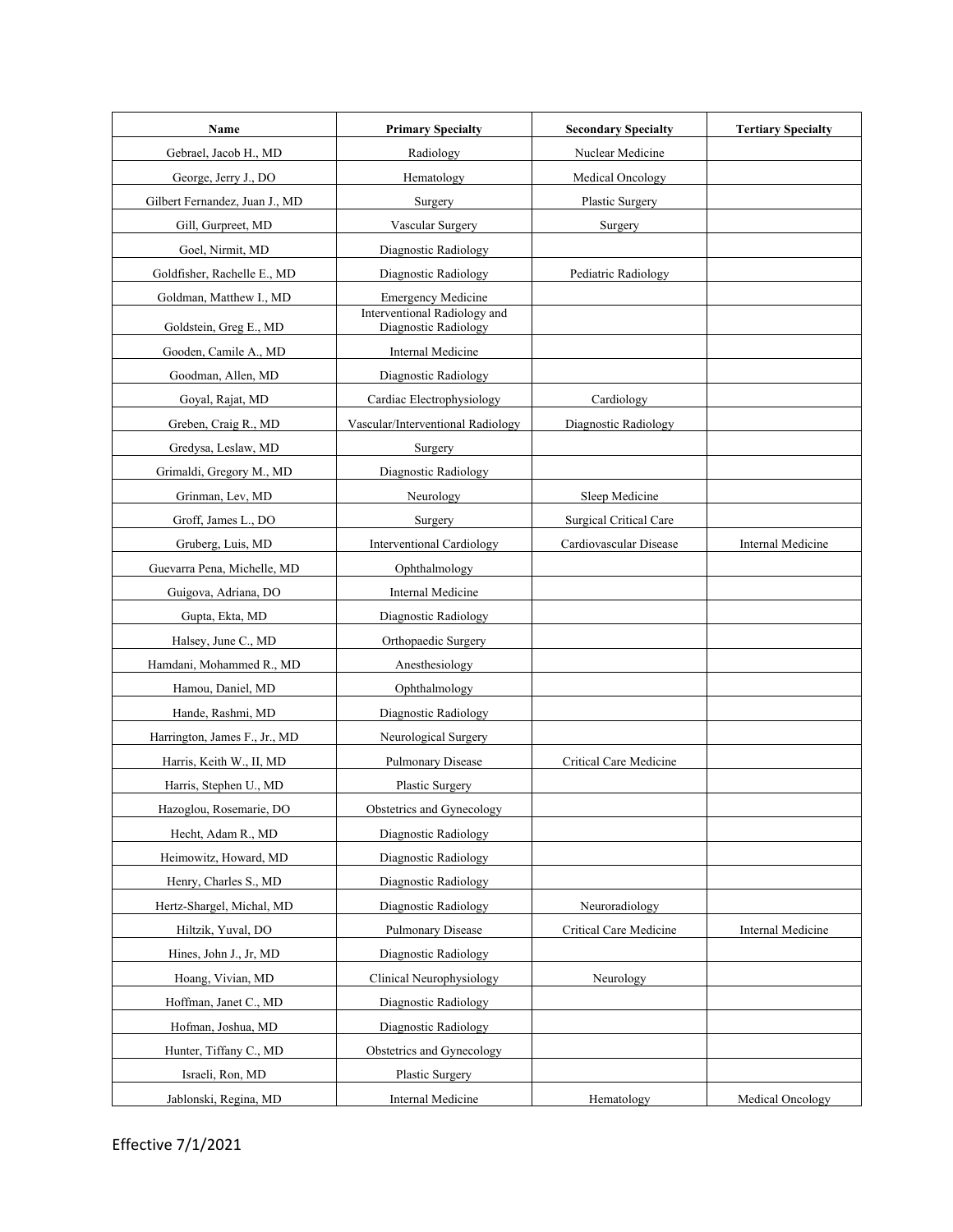| Name                        | <b>Primary Specialty</b>         | <b>Secondary Specialty</b>  | <b>Tertiary Specialty</b> |
|-----------------------------|----------------------------------|-----------------------------|---------------------------|
| Jacobs, Robert A., MD       | Plastic Surgery                  |                             |                           |
| Jain, Prachi, MD            | Radiation Oncology               |                             |                           |
| Jayamaha, Sharmini, MD      | Nephrology                       | Internal Medicine           |                           |
| Jednacz, Jeffrey A., MD     | Diagnostic Radiology             |                             |                           |
| Jones, Kendall M., MD       | Diagnostic Radiology             | Neuroradiology              |                           |
| Kapenhas, Edna, MD          | Surgery                          |                             |                           |
| Karkare, Nakul V., MD       | Orthopaedic Surgery              |                             |                           |
| Kartha, Krishnan, MD        | Diagnostic Radiology             |                             |                           |
| Kasnicki, Megan I., MD      | Pediatrics                       |                             |                           |
| Kaufman, Darren S., MD      | Nephrology                       | Internal Medicine           |                           |
| Kelly, Paul E., MD          | Otolaryngology                   |                             |                           |
| Kerns, Scott R., MD         | Diagnostic Radiology             |                             |                           |
| Khair, Ghaith, MD           | Surgery                          |                             |                           |
| Khan, Ali S., MD            | <b>Emergency Medicine</b>        |                             |                           |
| Kielbasa, Chris J., DO      | Family Medicine                  |                             |                           |
| Kim, Christi Y., MD         | Medical Oncology                 |                             | Hematology                |
| Kim, Jennifer, MD           | Diagnostic Radiology             |                             |                           |
| Kincaid, Brian G., Jr., MD  | Orthopaedic Surgery              |                             |                           |
| Kinyungu, Ngugi M., MD      | Anesthesiology                   | Pain Medicine               |                           |
| Kiridly, Nabil K., MD       | Plastic Surgery                  | Surgery of the Hand         |                           |
| Kirsch, Claudia F., MD      | Diagnostic Radiology             | Neuroradiology              |                           |
| Kleeman, Barry C., MD       | Orthopaedic Surgery              | Orthopaedic Sports Medicine |                           |
| Kopp, Alan, MD              | Radiology                        |                             |                           |
| Kormylo, Edward C., DPM     | Foot and Ankle Surgery           |                             |                           |
| Kornrich, William J., MD    | <b>Internal Medicine</b>         |                             |                           |
| Kote, Mila, DO              | Plastic Surgery                  | Surgery of the Hand         |                           |
| Kulkarni, Kedar, MD         | Diagnostic Radiology             |                             |                           |
| Labiak, John, MD            | Orthopaedic Surgery              |                             |                           |
| Lanzone, Andrew J., DO      | Family Medicine                  | Sports Medicine             |                           |
| LaRocca, Alexandra, DPM     | Podiatric Medicine               |                             |                           |
| Lascarides, Peter C., DO    | Pain Medicine                    | Physical/Rehab Medicine     |                           |
| Lederman, Steven J., MD     | <b>Interventional Cardiology</b> | Cardiovascular Disease      |                           |
| Leppard, John J., III, MD   | Orthopaedic Surgery              | Surgery of the Hand         |                           |
| Leung, Liza, MD             | <b>Emergency Medicine</b>        | Medical Toxicology          |                           |
| Leung, Ting-Kin J., DO      | Surgery                          |                             |                           |
| Lipera, William, MD         | Internal Medicine                | Hematology                  | Oncology                  |
| Loganathan, Jayanthi, MD    | Internal Medicine                |                             |                           |
| Long, Selina A., MD         | Anesthesiology                   |                             |                           |
| Macfarlane, Patricia O., MD | Diagnostic Radiology             |                             |                           |
| Macron, Donald S., MD       | Physical/Rehab Medicine          |                             |                           |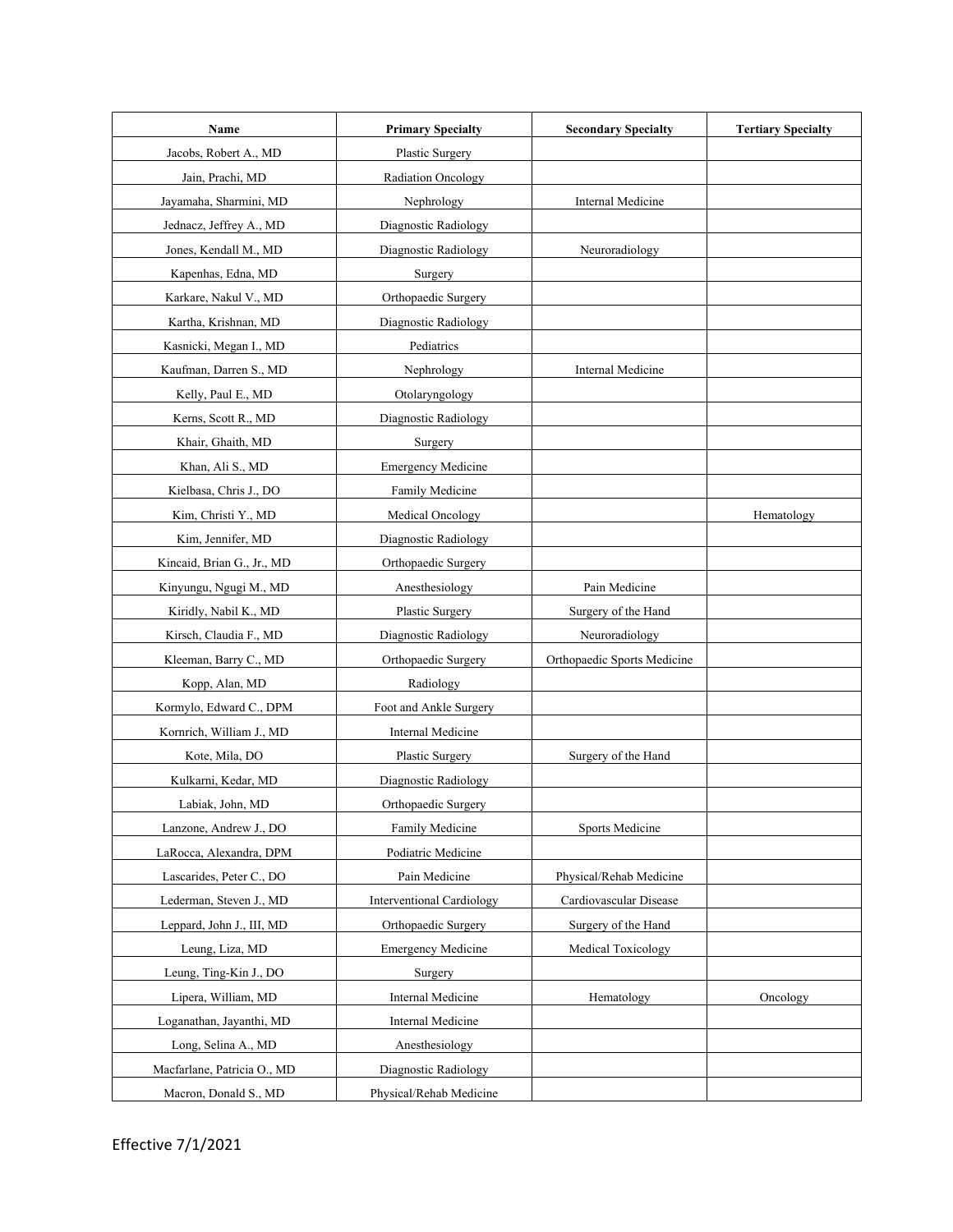| Name                       | <b>Primary Specialty</b>    | <b>Secondary Specialty</b>           | <b>Tertiary Specialty</b> |
|----------------------------|-----------------------------|--------------------------------------|---------------------------|
| Magramm, Irene, MD         | Ophthalmology               |                                      |                           |
| Makartchuk, Bogdan, DO     | Surgery                     |                                      |                           |
| Manjikian, Viken, MD       | Diagnostic Radiology        | Vascular/Interventional<br>Radiology |                           |
| Manoff, Eric M., MD        | Orthopaedic Surgery         | Orthopaedic Sports Medicine          |                           |
| Markovits, Clara, MD       | Internal Medicine           | Rheumatology                         |                           |
| Martin, Brett S., MD       | Diagnostic Radiology        |                                      |                           |
| Mathur, Ranjana, MD        | Anatomic/Clinical Pathology | Cytopathology                        |                           |
| Mazzucchi, Fulvio, MD      | Cardiovascular Disease      | Internal Medicine                    |                           |
| McCarthy, Kevin F., MD     | Diagnostic Radiology        |                                      |                           |
| McDonnell, Kevin, MD       | Diagnostic Radiology        |                                      |                           |
| McLaughlin, Bruce, DPM     | Podiatric Surgery           |                                      |                           |
| McLaughlin, Edward, DPM    | Podiatric Surgery           |                                      |                           |
| Menulty, Brian, MD         | Family Medicine             |                                      |                           |
| Meah, Fatema, MD           | Pediatrics                  |                                      |                           |
| Mehta, Dhiren C., MD       | Gastroenterology            | Internal Medicine                    |                           |
| Mehta, Paayal P., MD       | Surgery                     |                                      |                           |
| Mehta, Ranjana D., MD      | Pulmonary Disease           | Internal Medicine                    |                           |
| Menon, Shoba, MD           | Internal Medicine           |                                      |                           |
| Meyerson, Mitchell S., MD  | Dermatology                 |                                      |                           |
| Mian, Somia Z., MD         | Gastroenterology            |                                      |                           |
| Mills, Carl, II, MD        | Urology                     |                                      |                           |
| Min, Elijah, MD            | Surgery                     |                                      |                           |
| Mitchell, Richard A., MD   | Diagnostic Radiology        |                                      |                           |
| Monserrate, Ricardo J., MD | Cardiovascular Disease      |                                      |                           |
| Montana, Steven, DO        | Hematology                  | Medical Oncology                     |                           |
| Moon, David M., MD         | Diagnostic Radiology        |                                      |                           |
| Moore, Brooke C., MD       | Nephrology                  | Internal Medicine                    |                           |
| Mora, Michelle M., DO      | Intra-Operative Monitoring  | Neurophysiology                      | Neurology                 |
| Morais, Joshua D., MD      | Diagnostic Radiology        |                                      |                           |
| Moreira, Joseph J., MD     | Neurology                   | Clinical Neurophysiology             |                           |
| Moreta, Henry G., MD       | Neurology                   |                                      |                           |
| Murray, Thomas, DDS        | Dental Medicine             |                                      |                           |
| Narain, Hitesh, MD         | Obstetrics and Gynecology   |                                      |                           |
| Narain, Tulika, MD         | Pediatrics                  |                                      |                           |
| Nasir, Uzma, MD            | Anesthesiology              | Pain Medicine                        |                           |
| Naveed, Nausheen, MD       | Diagnostic Radiology        |                                      |                           |
| Nawaz, Shahid, MD          | Hematology                  | Oncology                             |                           |
| Nicell, Donald T., MD      | Diagnostic Radiology        |                                      |                           |
| Notaro, Antoinette P., MD  | Dermatology                 |                                      |                           |
| Nouri, Yelda, MD           | Hematology/Oncology         | Internal Medicine                    |                           |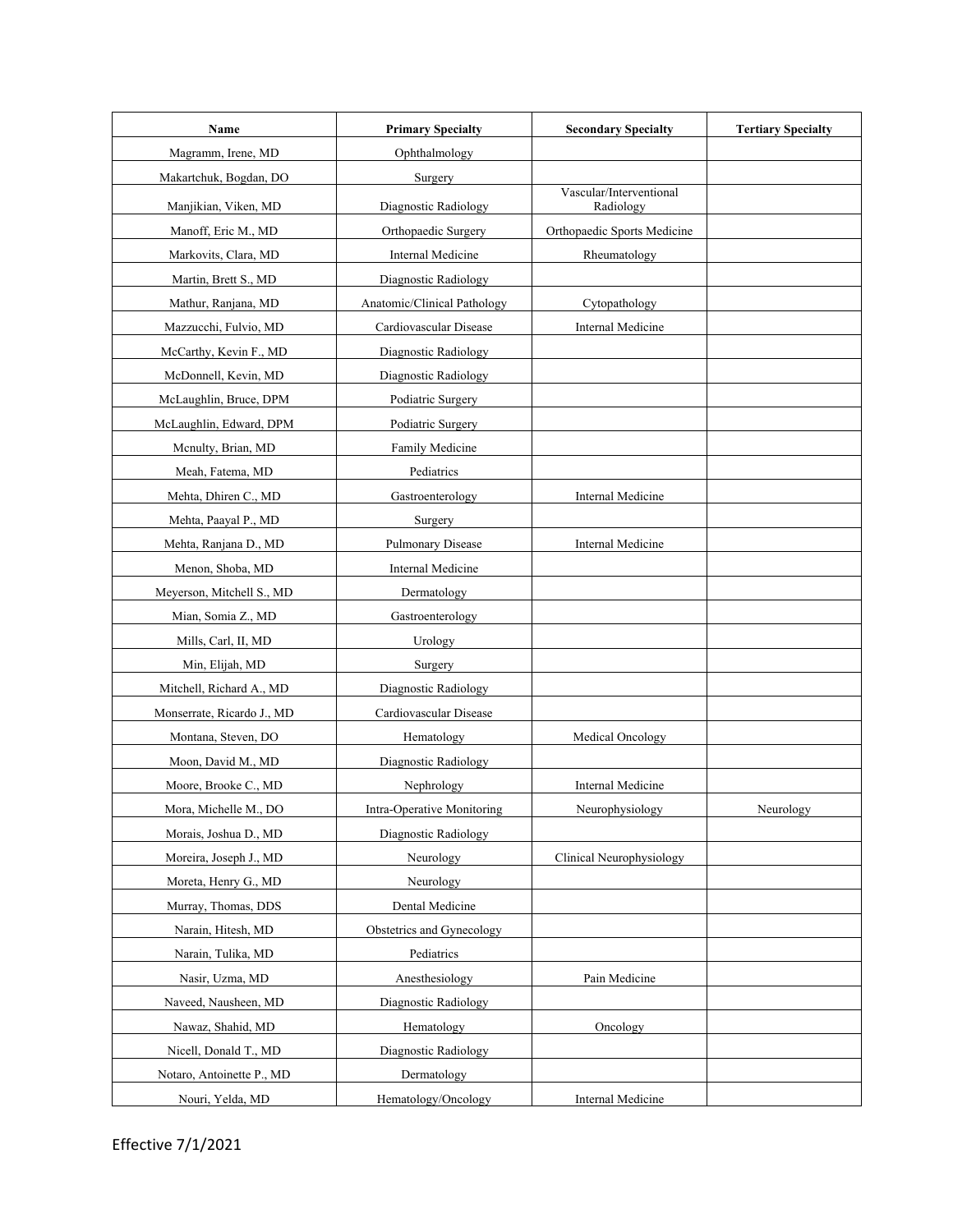| Name                         | <b>Primary Specialty</b>   | <b>Secondary Specialty</b> | <b>Tertiary Specialty</b>  |
|------------------------------|----------------------------|----------------------------|----------------------------|
| O'Connor, John P., MD        | Internal Medicine          |                            |                            |
| Ohson, Aspan S., MD          | Diagnostic Radiology       |                            |                            |
| Ortiz, Beverly H., MD        | Obstetrics and Gynecology  | Gynecologic Oncology       |                            |
| Ottavio, Peter, DO           | Pulmonary Disease          | Critical Care Medicine     | Sleep Medicine             |
| Owens, Jonathan, MD          | Orthopaedic Surgery        |                            |                            |
| Ozsvath, Robert R., MD       | Diagnostic Radiology       |                            |                            |
| Padela, Mohammad F., MD      | Intra-Operative Monitoring | Neurology                  | Clinical Neurophysiology   |
| Palos, Patricia E., MD       | Obstetrics and Gynecology  |                            |                            |
| Papafragkou, Sotirios, MD    | Plastic Surgery            | Surgery                    | Surgery of the Hand        |
| Pappas, Mike M., DO          | Physical/Rehab Medicine    |                            |                            |
| Paracha, Karim A., MD        | Surgery                    |                            |                            |
| Parada-Orrego, Sandra, MD    | Diagnostic Radiology       |                            |                            |
| Park, David S., MD           | Anesthesiology             | Pediatric Anesthesiology   |                            |
| Patel, Faguna C., DO         | Physical/Rehab Medicine    |                            |                            |
| Patel, Nick, DO              | Pulmonary Disease          | Internal Medicine          | Critical Care Medicine     |
| Patel, Rajesh, MD            | Pulmonary Disease          |                            |                            |
| Patel, Samir C., MD          | Internal Medicine          | Hematology                 | Oncology                   |
| Paul, Marc H., MD            | Diagnostic Radiology       |                            |                            |
| Peter, Tessy, MD             | Pulmonary Disease          | Critical Care Medicine     | Internal Medicine          |
| Philip, Shailendri E., MD    | Diagnostic Radiology       |                            |                            |
| Pillitteri, Carl L., MD      | Obstetrics and Gynecology  |                            |                            |
| Pishanidar, Sammy D., MD     | Neurology                  | Vascular Neurology         |                            |
| Pollina, Robert, MD          | Surgery                    | Vascular Surgery           |                            |
| Porter, Douglas R., MD       | Neurology                  | Clinical Neurophysiology   | Intra-Operative Monitoring |
| Powell, James, MD            | <b>Internal Medicine</b>   |                            |                            |
| Pratt, Alan G., MD           | Diagnostic Radiology       | Neuroradiology             |                            |
| Press, Scott M., MD          | Urology                    |                            |                            |
| Pruett. Weslev C MD          | Diagnostic Radiology       |                            |                            |
| Pulipati, Ravi C., MD        | Surgery                    | Vascular Surgery           |                            |
| Raanan, Jonathan, MD         |                            |                            |                            |
| Rachakonda, Leelanand P., MD | Radiology                  |                            |                            |
| Rafal, Elyse S., MD          | Dermatology                |                            |                            |
| Rahmanou, Farzin, DO         | Critical Care Medicine     | Pulmonary Disease          | Internal Medicine          |
| Rai, Surinder, DO            | Diagnostic Radiology       |                            |                            |
| Rappa, Roberto, MD           | Anesthesiology             |                            |                            |
| Rashid, Asma A., DO          | Family Medicine            |                            |                            |
| Ratner, Ross M., MD          | Plastic Surgery            | Surgery                    |                            |
| Reiner, Bruce, MD            | Diagnostic Radiology       |                            |                            |
| Rhee, Susie, MD              | Plastic Surgery            |                            |                            |
| Rhodin, Thor R., MD          | Orthopaedic Surgery        |                            |                            |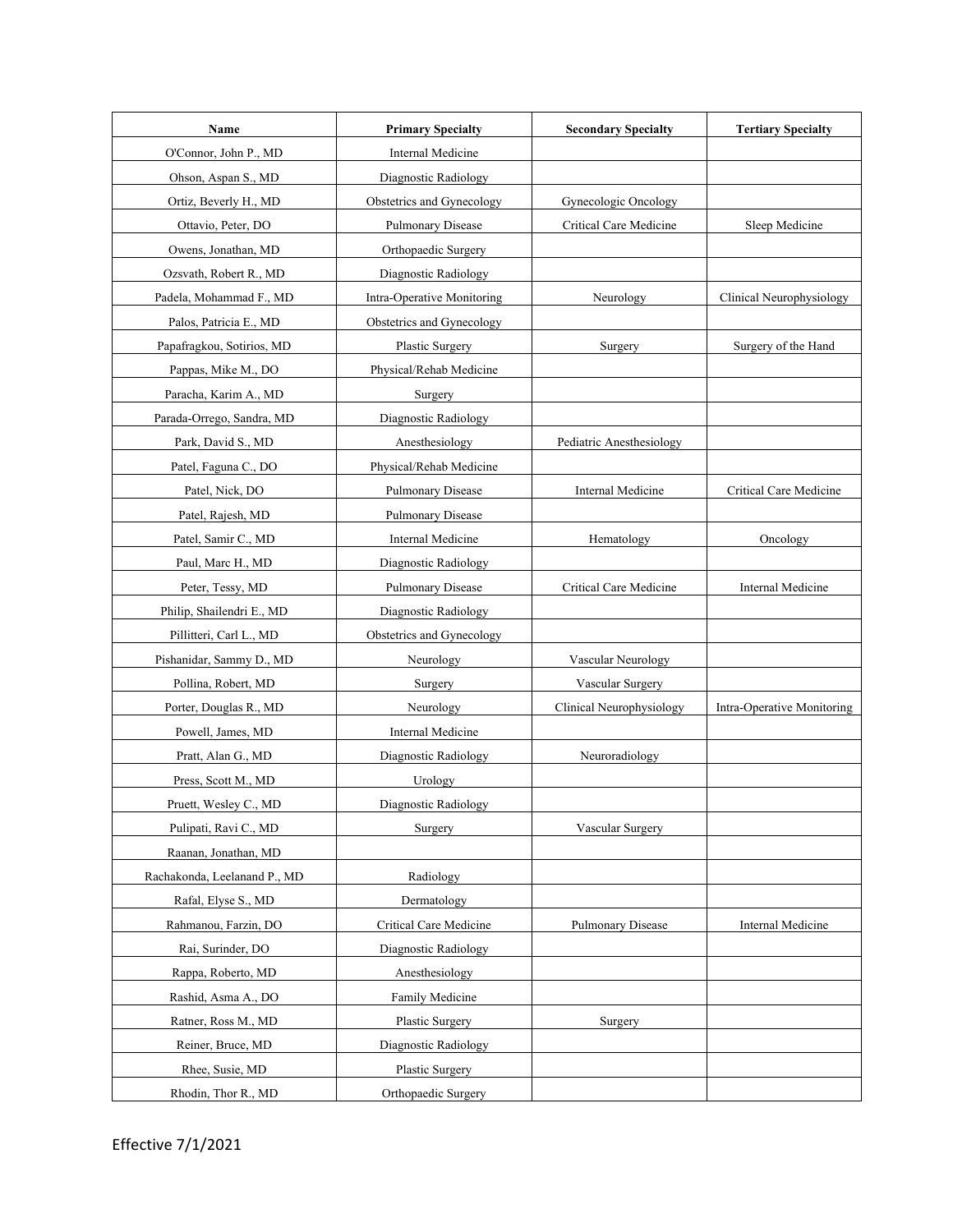| Name                         | <b>Primary Specialty</b>    | <b>Secondary Specialty</b>  | <b>Tertiary Specialty</b>      |
|------------------------------|-----------------------------|-----------------------------|--------------------------------|
| Ritter, Richard A., MD       | Orthopaedic Surgery         |                             |                                |
| Robinette, Alison M., MD     | Diagnostic Radiology        |                             |                                |
| Rose, Marion B., MD          | Pediatric Cardiology        |                             |                                |
| Rosenbaum, Gary, MD          | Internal Medicine           |                             |                                |
| Rozell, Joseph M., MD        | Radiology                   |                             |                                |
| Ruef, Robert A., MD          | Diagnostic Radiology        |                             |                                |
| Saba, Salim C., MD           | Plastic Surgery             | Surgery                     |                                |
| Safier, Brian J., MD         | Allergy and Immunology      | Pediatrics                  |                                |
| Salamon, Elliott J., DO      | Neurology                   | Vascular Neurology          |                                |
| Sanelli, Pina C., MD         | Diagnostic Radiology        | Neuroradiology              |                                |
| Saporita, Mark, MD           | Cardiovascular Disease      |                             |                                |
| Sasso, Christie N., MD       | Anesthesiology              |                             |                                |
| Savrides, Christopher A., DO | Diagnostic Radiology        |                             |                                |
| Scarbrough, Eric T., MD      | Otolaryngology              |                             |                                |
| Schaublin, Greg A., MD       | Neurology                   | Clinical Neurophysiology    | Electro diagnostic<br>Medicine |
| Scholl, Seth D., DO          | Physical/Rehab Medicine     | Electro diagnostic Medicine |                                |
| Schwartz, Daniel, MD         | Anatomic/Clinical Pathology |                             |                                |
| Schwartz, Sarah, MD          | Obstetrics and Gynecology   |                             |                                |
| Schwarzbard, Itchak, MD      | Orthopaedic Surgery         |                             |                                |
| Seodat, Vishnudat, MD        | Family Medicine             |                             |                                |
| Shady, Magdy S., MD          | Neurological Surgery        |                             |                                |
| Shaffrey, Julie K., MD       | Diagnostic Radiology        |                             |                                |
| Shapiro, Michael, MD         | Diagnostic Radiology        |                             |                                |
| Sharma, Deepali, MD          | Hematology/Oncology         |                             |                                |
| Sheren, Scott B., MD         | Ophthalmology               |                             |                                |
| Shkurovich, Sergey, MD       | Diagnostic Radiology        |                             |                                |
| Shoenfeld, Eric A., MD       | Family Medicine             |                             |                                |
| Silver, Russell H., MD       | Physical/Rehab Medicine     | Sports Medicine             | Pain Medicine                  |
| Silverstein, David I., MD    | Dermatology                 |                             |                                |
| Silverstein, Martin J., MD   | <b>Radiation Oncology</b>   |                             |                                |
| Singh, Devendra K., MD       | Pulmonary Disease           | Internal Medicine           |                                |
| Singh, Kamal K., MD          | Pediatrics                  |                             |                                |
| Singh, Mohitmeet, MD         | Internal Medicine           |                             |                                |
| Singh, Narendra, MD          | Critical Care Medicine      | <b>Pulmonary Disease</b>    | Sleep Medicine                 |
| Slone, Richard M., MD        | Diagnostic Radiology        |                             |                                |
| Slotkin, Jay, MD             | Internal Medicine           | Geriatric Medicine          |                                |
| Sobotka, Richard J., DO      | Anesthesiology              |                             |                                |
| Sokolik, Lauren M., DO       | <b>Emergency Medicine</b>   |                             |                                |
| Solomita, Mario, DO          | Pulmonary Disease           | Critical Care Medicine      | Internal Medicine              |
| Somrov, Serge, MD            | Diagnostic Radiology        | Nuclear Radiology           |                                |